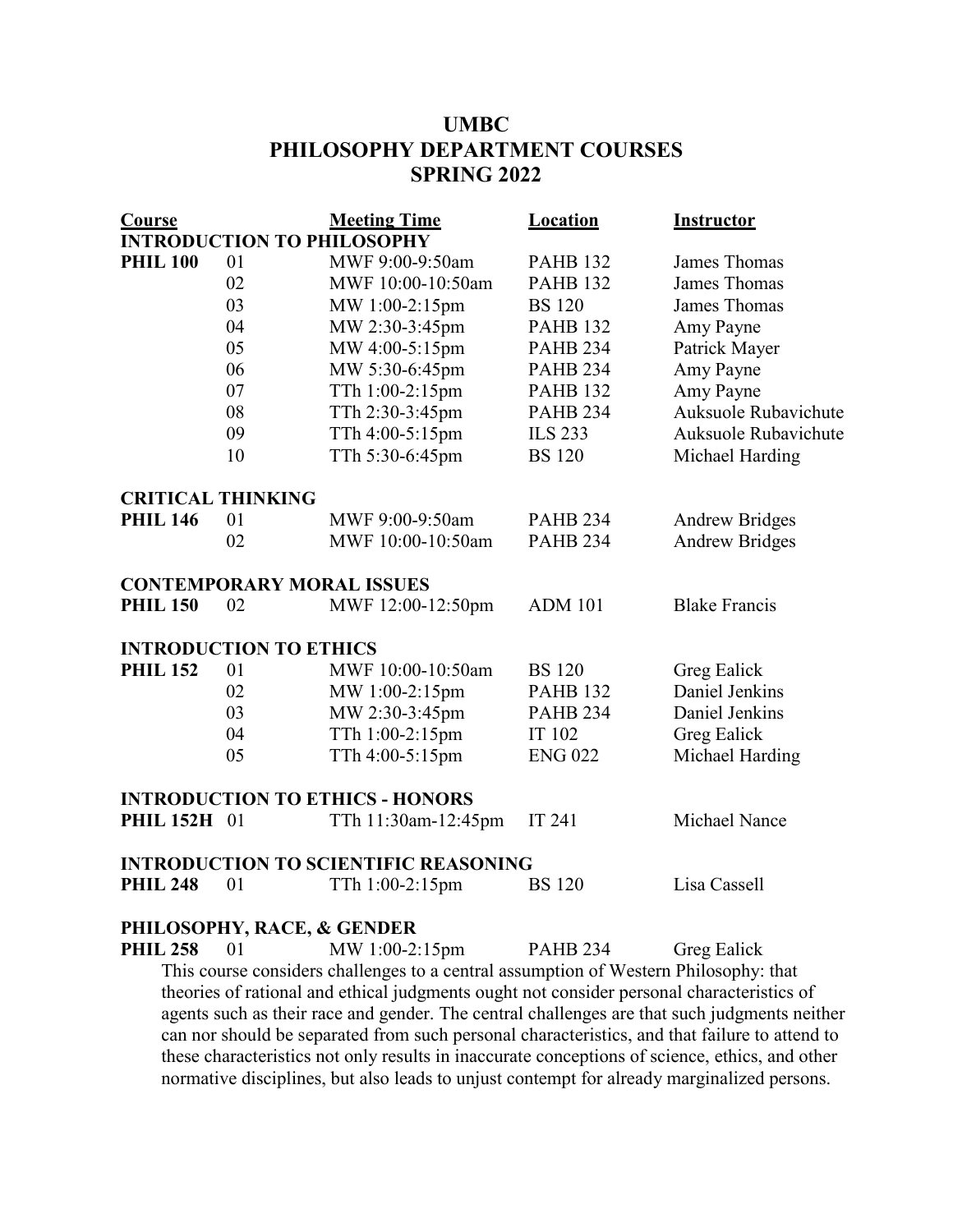## **HISTORY OF PHILOSOPHY: MODERN**

**PHIL 322** 01 TTh 2:30-3:45pm UC 301 Michael Nance An examination of major philosophical positions in the 17th and 18th centuries. Philosophers studied typically include Descartes, Spinoza, Locke, Leibniz, Berkeley, Hume and Kant.

Prerequisites: One course in philosophy with a grade of C or better, or permission of instructor.

## **ETHICAL THEORY**

**PHIL 350** 01 MW 5:30-6:45pm IT 102 Patrick Mayer A critical examination of a range of major ethical theories, chosen from among virtue theories, divine command theories, utilitarian theories, contractualist theories, existentialism and Kantianism. Readings may be drawn from both historical and contemporary texts.

Prerequisites: One course in philosophy with a grade of C or better, or permission of instructor.

## **ETHICS, ANIMALS, & THE ENVIRONMENT**

**PHIL 354** 01 TTh 10:00-11:15am IT 237 Greg Ealick A survey of central issues concerning the moral status of non-human animals and the natural world, focusing on questions concerning the obligations, if any, that humans owe to them. Topics to be discussed include: the existence and nature of animal rights; ethical issues concerning animal experimentation, zoos, and owning pets; vegetarianism; whether the environment has intrinsic or derived value; obligations concerning development of sustainable resources; climate change and obligations to future generations. Readings will be drawn from classical and contemporary sources.

Prerequisites: One course in philosophy with a grade of C or better, or permission of instructor.

## **PHILOSOPHY OF LAW**

**PHIL 356** 01 MWF 11:00-11:50am FA 001 James Thomas What is the rule of law, and why is it a good thing? This course addresses these foundational questions and attempts to connect them with practical issues that confront contemporary society. Students will have the opportunity to study various accounts of Constitutional interpretation and judicial review through the examination of landmark and recent Supreme Court decisions. The course will occasionally focus on a special topic such as: race and American law, feminist jurisprudence and International criminal tribunals.

Prerequisites: One course in philosophy with a grade of C or better, or permission of instructor.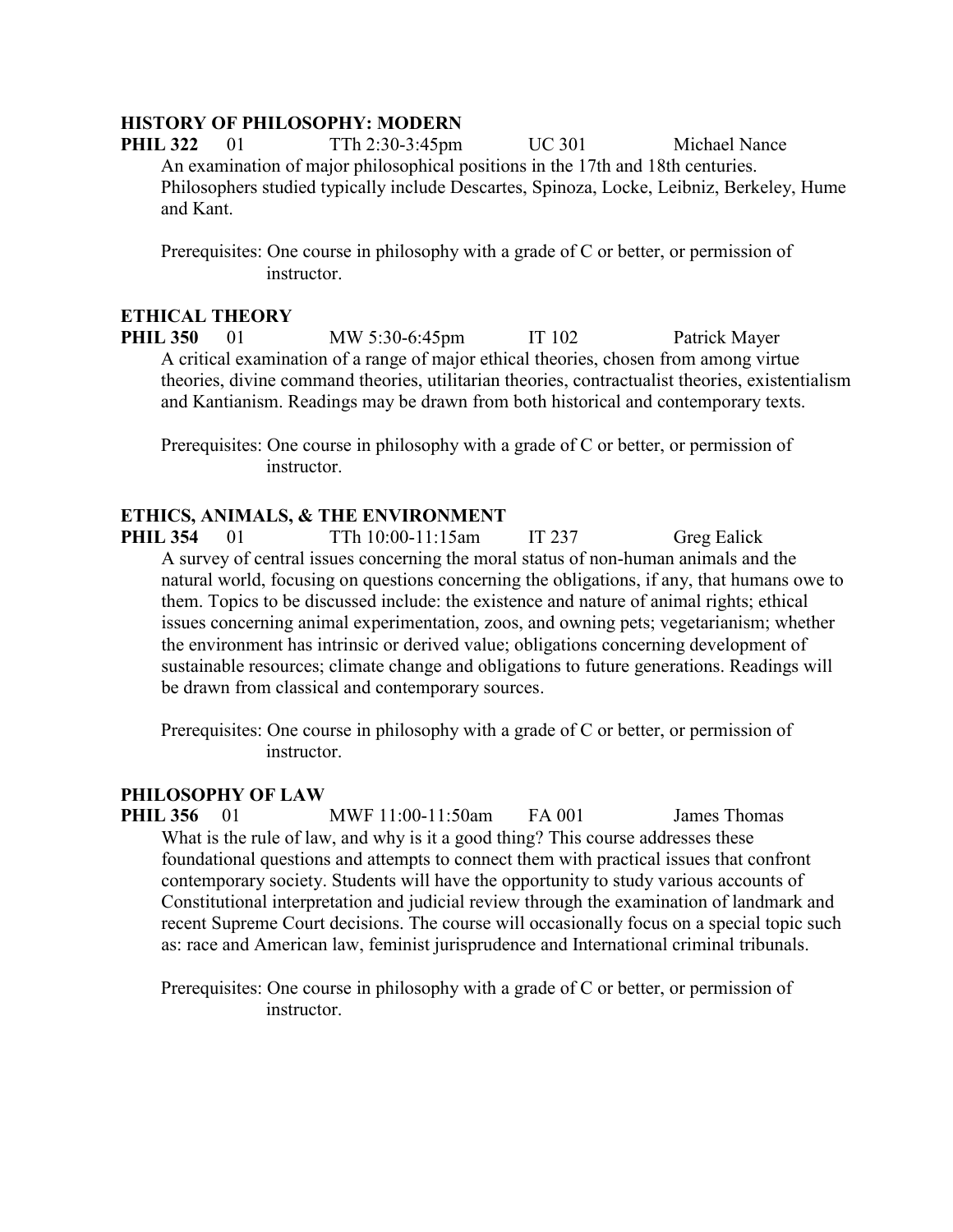## **ETHICS, INTEGRITY, & SCIENTIFIC RESEARCH**

**PHIL 359** 10 MW 5:30-6:45pm PAHB 108 Daniel Jenkins This course is a survey of topics concerning the ethical responsibilities of scientists in a variety of contexts, emphasizing issues arising in the context of designing and engaging in scientific research. Students will investigate the key features of different fundamental ethical theories, and then use this background to engage with topics such as: data acquisition and management, conflict of interests and scientific objectivity, misconduct in research and publication, the use of human and other animal subjects in research, the social responsibility of scientists. This course is restricted to BUILD students only.

Recommended Preparation: PHIL 150 or PHIL 152

## **PHILOSOPHY OF MEDICINE**

**PHIL 375** 01 TTh 11:30am-12:45pm WEB Jessica Pfeifer This course explores fundamental questions about the nature of medical care and medical knowledge. It focuses on issues concerning the aims of medicine, our concepts and theories of health and disease, medical evidence and diagnosis, the patient-physician relationship, and a variety of ethical, political, and values questions about medical research and practice. These explorations touch on and draw from the tools of metaphysics, epistemology, philosophy of science, ethics, and public policy.

Prerequisites: One course in philosophy with a grade of C or better, or permission of instructor.

## **DECISION THEORY**

**PHIL 430** 01 TTh 4:00-5:15pm SHERM 006 Lisa Cassell This course is a philosophical examination of decision theory, which attempts to give an account of how we should make decisions whose outcomes depend upon facts about which we are uncertain. Part of the course focuses on puzzle cases where competing approaches to decision making yield different results. Other topics to be considered include whether our best approaches to decision making are psychologically feasible, and whether and how decision theory should accommodate our different attitudes towards risk.

Prerequisites: One course in philosophy with a grade of C or better, or permission of instructor.

Recommended Preparation One 300 level course in philosophy with a grade of C or better, especially PHIL 346 , PHIL 371 , PHIL 372 , PHIL 380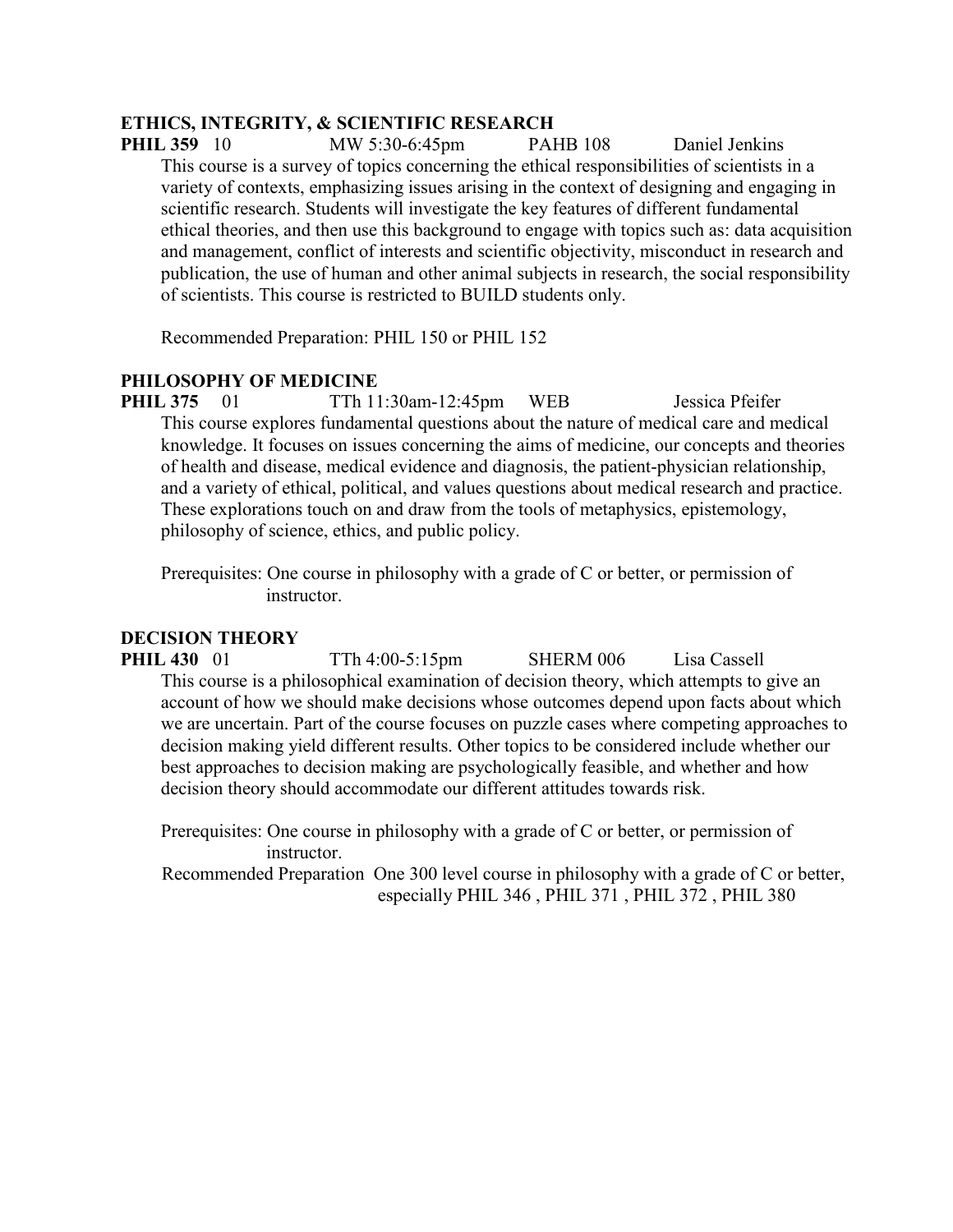## **JUSTICE & CLIMATE CHANGE**

**PHIL 456** 01 MW 4:00-5:15pm PAHB 456 Blake Francis This course explores questions concerning justice that arise in finding solutions to climate change, which threatens the lives, livelihoods, homelands, and cultures of billions of people over the next century. Climate change is clearly unjust: it is a side effect of quality-of-life improvements from industrialization, yet most of its victims are poor. Preventing many of its impacts requires interventions and policies that raise questions of fairness. Topics include justice between generations, global justice, environmental racism, reparations, and democratic decision-making.

Prerequisites: One course in philosophy with a grade of C or better, or permission of instructor.

## **FREEDOM, DETERMINISM, & RESPONSIBILITY**

**PHIL 471** 01 MW 2:30-3:45pm PAHB 229 Steve Yalowitz A survey of different conceptions of human freedom, moral responsibility, and how they relate to deterministic and indeterministic pictures of the natural world. Topics to be considered may include: the compatibility of freedom and moral responsibility with determinism, the relation between choice and personal identity, the conceivability of life without freedom or responsibility, and competing conceptions of punishment. Readings will be drawn from historical and contemporary sources.

Prerequisites: One course in philosophy with a grade of C or better, or permission of instructor.

Recommended Preparation: One 300 level course in philosophy with a grade of C or better, especially PHIL 380 , PHIL 350 , PHIL 371 , PHIL 373

## **KANT'S THEORETICAL PHILOSOPHY**

**PHIL 484** 01 TTh 1:00-2:15pm PAHB 456 Nicholas Eggert A close reading of central parts of Kant's Critique of Pure Reason, focusing on Kant's revolutionary views about human knowledge and the possibility of engaging in metaphysics. Specific topics include: Kant's novel theory of space and time; his account of a priori concepts and their necessary role in human knowledge; his criticisms of traditional philosophical theories of God, freedom, and the soul; and Kant's responses to his predecessors, including Descartes and Hume.

Prerequisites: One course in philosophy with a grade of C or better, or permission of instructor.

Recommended Preparation: One 300 level course in philosophy with a grade of C or better, especially PHIL 322